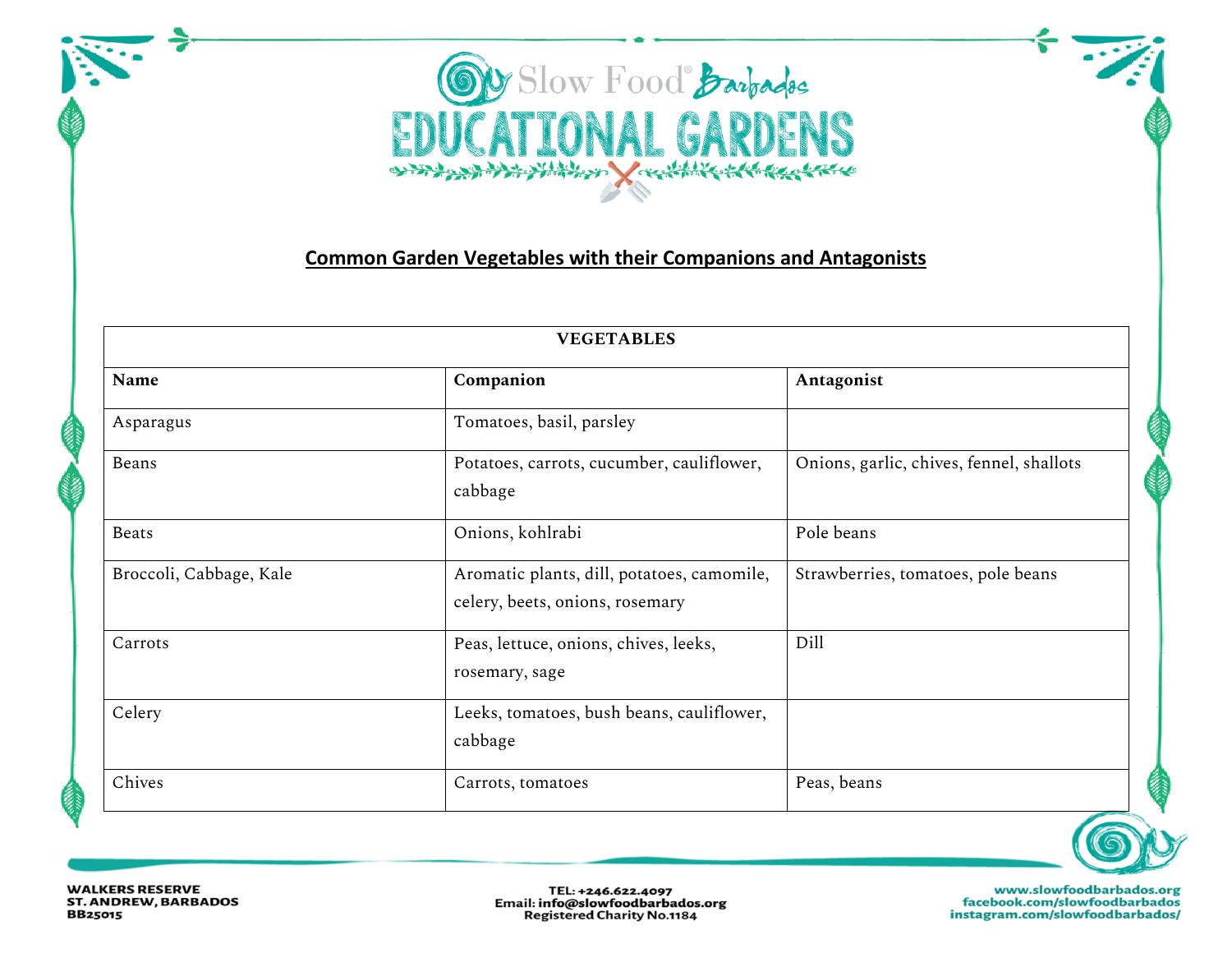| <b>VEGETABLES</b> |                                                                         |                                                     |
|-------------------|-------------------------------------------------------------------------|-----------------------------------------------------|
| <b>Name</b>       | Companion                                                               | Antagonist                                          |
| Corn              | Potatoes, peas, beans, pumpkin, squash,<br>cucumbers                    |                                                     |
| Cucumbers         | Peas, beans, corn, radishes, sunflowers,<br>lettuce                     | Potatoes, aromatic herbs                            |
| Eggplant          | Potatoes, beans                                                         |                                                     |
| Leeks             | Onions, celery, carrots                                                 |                                                     |
| Lettuce           | Carrots, radishes, strawberries,<br>cucumbers, peas, beets, cabbage     |                                                     |
| Onion and garlic  | Beets, strawberries, lettuce, tomatoes                                  | Peas, beans                                         |
| Parsley           | Tomatoes, asparagus, celery, leeks, peas                                |                                                     |
| Peas              | Carrots, turnips, radishes, corn, beans,<br>lettuce, spinach, cucumbers | Onions, garlic                                      |
| Peppers           | Basil, okra, pole beans                                                 |                                                     |
| Potatoes          | Beans, corn, cabbage, marigold, eggplant                                | Pumpkin, squash, cucumbers, sunflowers,<br>tomatoes |
| Pumpkin           | Corn, radishes                                                          | Potatoes                                            |



WALKERS RESERVE<br>ST. ANDREW, BARBADOS **BB25015** 

TEL: +246.622.4097<br>Email: info@slowfoodbarbados.org<br>Registered Charity No.1184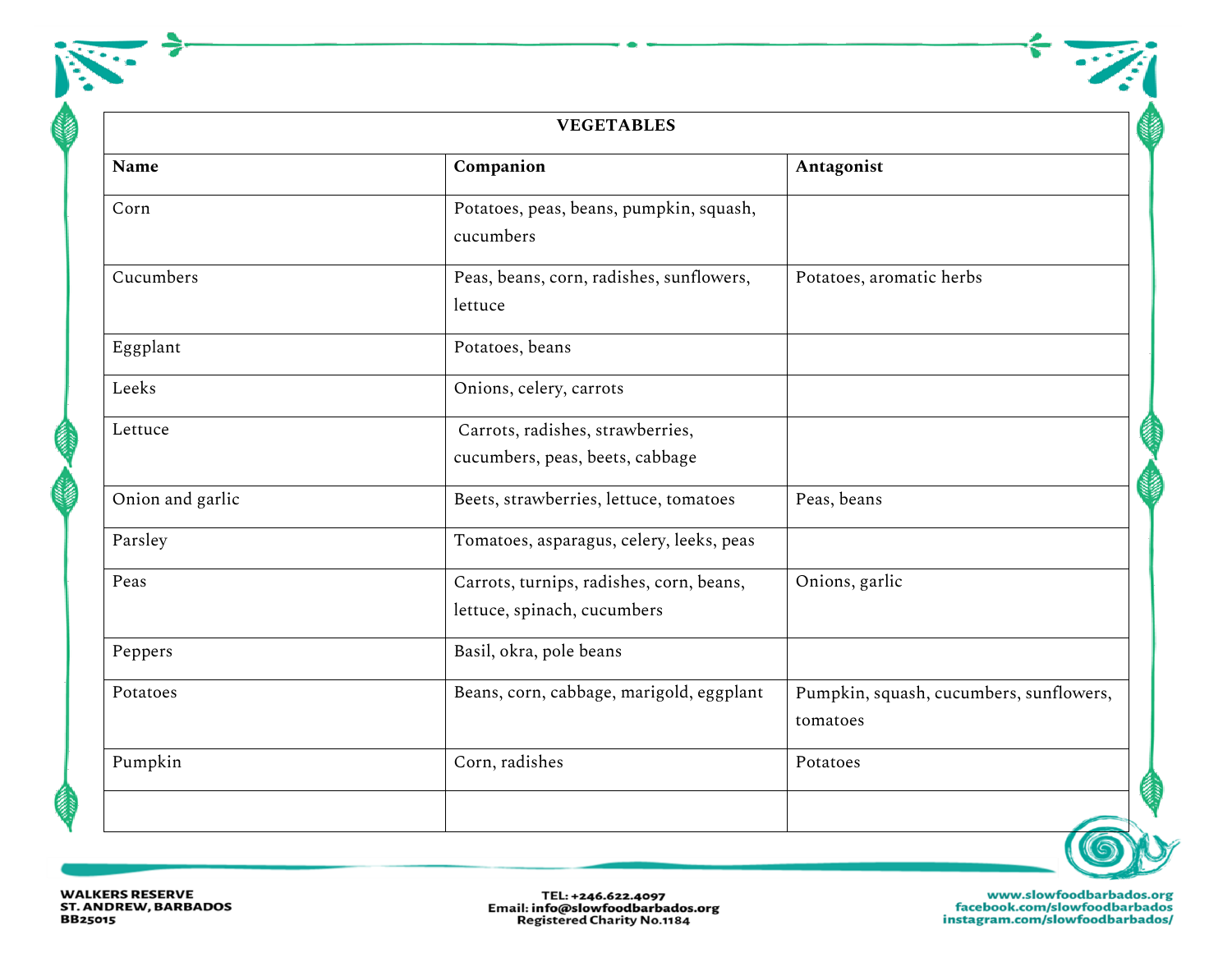| <b>VEGETABLES</b> |                                                                                        |                                           |  |
|-------------------|----------------------------------------------------------------------------------------|-------------------------------------------|--|
| Name              | Companion                                                                              | Antagonist                                |  |
| Radishes          | Peas, nasturtium, lettuce, cucumber, pole<br>beans, squash, melons, strawberries, peas |                                           |  |
| Spinach           | Strawberries, peas                                                                     |                                           |  |
| Squash            | Nasturtium, corn                                                                       | Cabbage                                   |  |
| Strawberry        | Bush beans, spinach, borage, lettuce                                                   |                                           |  |
| Tomatoes          | Chives, onion, parsley, asparagus,<br>marigolds, nasturtiums, carrots                  | Kohlrabi, potatoes, fennel, dill, cabbage |  |
| Turnips           | Peas                                                                                   |                                           |  |



 $\frac{1}{2}$ 

TEL: +246.622.4097<br>Email: info@slowfoodbarbados.org<br>Registered Charity No.1184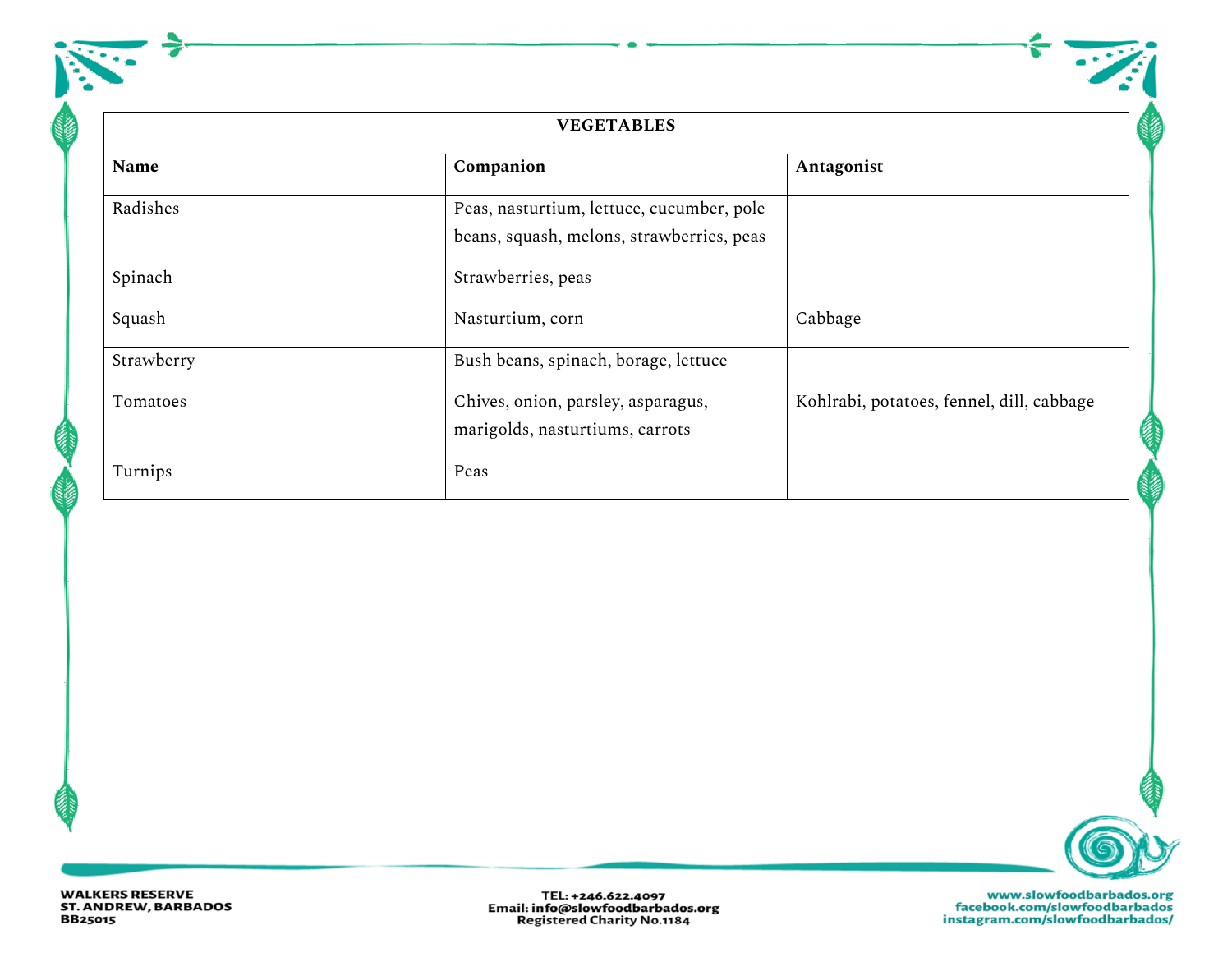|               | <b>HERBS</b>                                                                       |            |  |
|---------------|------------------------------------------------------------------------------------|------------|--|
| Name          | Companion                                                                          | Antagonist |  |
| Basil         | Tomatoes - improves taste and flavour,<br>repels flies and mosquitoes              |            |  |
| Bee balm      | Tomatoes improve growth and flavour                                                |            |  |
| <b>Borage</b> | Tomatoes, squash, strawberries - deters<br>tomato worm, improves taste and flavour |            |  |
| Calendula     | Tomatoes deters tomato worm and general<br>pest deterrent                          |            |  |
| Catnip        | Plant on boarders. Deters flea beetles                                             |            |  |
| Chives        | Carrots improve growth and flavour                                                 |            |  |
| Dill          | Cabbage improves growth and health                                                 | carrots    |  |
| Fennel        | Plant away from the garden. Most plants<br>don't like it.                          |            |  |
| Lemon balm    | Sprinkle in the garden, loves to spread                                            |            |  |
| Marigolds     | Works as pest deterrent. Plant throughout<br>garden, helps with nematodes.         |            |  |
| Mints         | Tomatoes, deters white cabbage moth.<br>Improves growth and flavour.               |            |  |



WALKERS RESERVE<br>ST. ANDREW, BARBADOS **BB25015** 

TEL: +246.622.4097<br>Email: info@slowfoodbarbados.org<br>Registered Charity No.1184